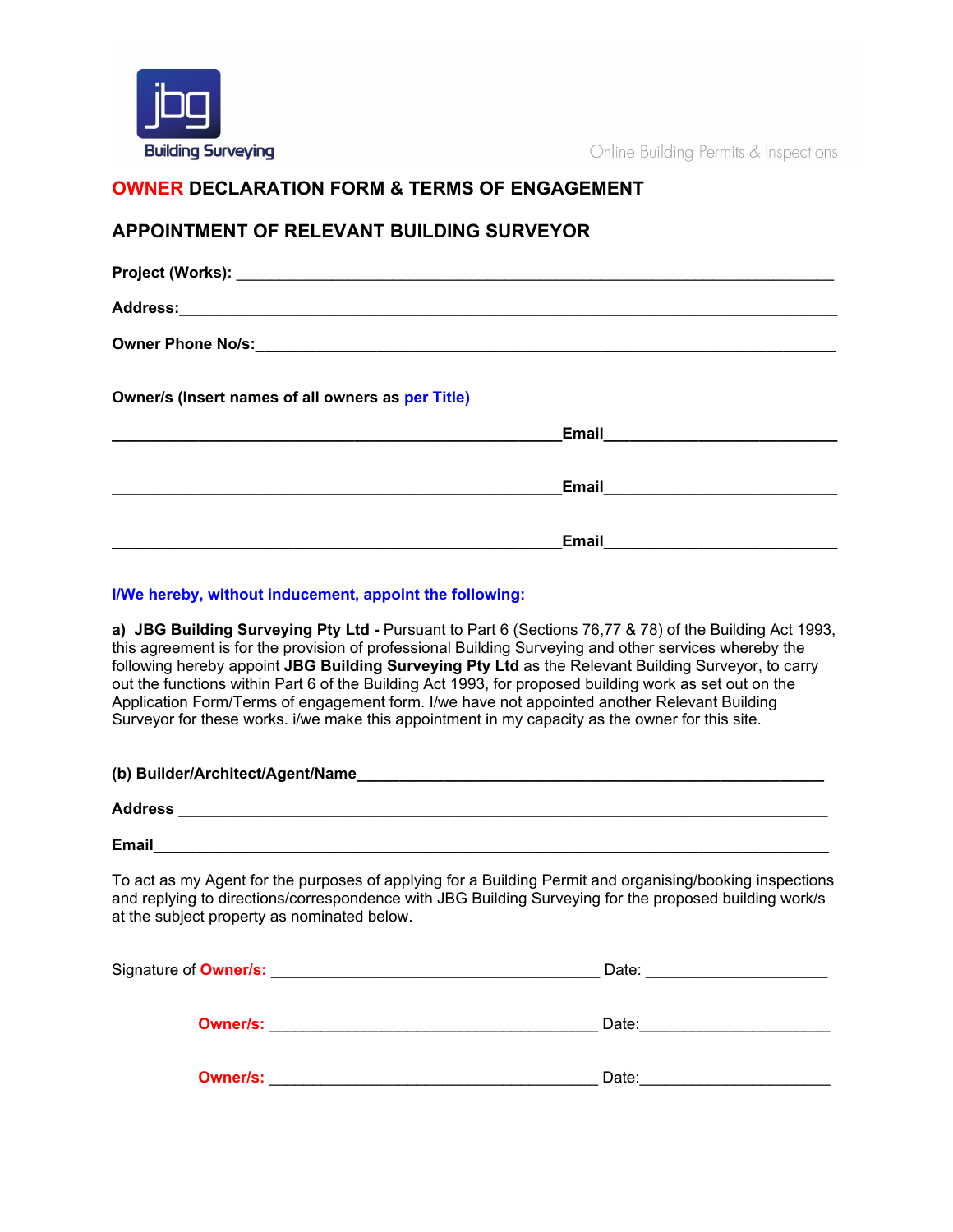

## **1. PRIVATE BUILDING SURVEYOR FUNCTIONS**

- 1.1 The Private Building Surveyor (PBS) functions include, as relevant for the Project:
- 1.1.1 assessing the building permit application;
- 1.1.2 the issuing of a building permit;
- 1.1.3 the carrying out of building inspections under Part 4 of the Act
- 1.1.4 the issuing of an occupancy permit under Part 5 of the Act or certificate of final inspection.
- 1.2 The Private Building Surveyor Functions exclude:
- 1.2.1 preparation of the design of the Project;
- 1.2.2 matters pertaining to Building Quality

1.2.3 any guarantee by the Building Surveyor that the Project will be granted a building permit or occupancy permit or that it will be considered compliant in any inspections undertaken.

1.2.4 any act or activity deemed by the Building Surveyor to be contrary to the requirements of the Act, the Building Regulations 2018 or the National Construction Code, as relevant.

1.3 The Client acknowledges that the Building Surveyor is subject to the requirements of the Act. As a result, the Client understands that the Building Surveyor may be

required to refuse the Client's application or otherwise not grant a permit sought by the Client.

1.4 The Client acknowledges that the Building Surveyor may engage in any other business, occupation or activity during the Term, provided that does not detrimentally affect

the performance of the Private Building Surveyor Functions.

1.5 If the Client engages another person to provide services substantially the same as the Private Building Surveyor Functions in respect of the Project, then the Building

Surveyor may terminate this agreement.

1.6 Inspections carried out will be the minimum required to ensure compliance with the Act and Regulations and not supervision of all the work. Inspections will not be

measured against the Guide to Standards and Tolerances. It is the responsibility of the builder to construct the building fully in accordance with the approved permit

documents, good practice, guide to standards and tolerances, and the NCC

1.7 It is the client's responsibility to ensure that all mandatory inspections are called for and approved prior to proceeding to the next stage. Mandatory inspections

are required prior to placement of any concrete, at frame stage and upon final completion. Additional inspections over and above those referenced in the fee

proposal will be charged as per the Fee schedule in the fee proposal. Inspections are priced on the basis of it being carried out by a qualified building inspector in the employ of JBG Building Surveying Pty Ltd. The PBS may sub-contract out Building Inspections. Inspections carried out by sub-contractors may incur

additional fees. Inspections carried out specifically by the RBS will be charged out at an hourly rate of \$350.00/hr plus GST. Note: For multi-unit developments, a site visit for "x" no. of units is counted as "x" no. of mandatory inspections.

1.8 The Client acknowledges and agrees that they accept the terms and conditions contained in this agreement.

#### **2. DELIVERY OF THE PRIVATE BUILDING SURVEYOR FUNCTIONS**

2.1 The delivery of the Private Building Surveyor Functions will occur when any Private Building Surveyor Functions are exercised for the Client.

2.2 The Building Surveyor may subcontract or licence all or part of its obligations under this agreement without prior notice to the Client.

#### **3. FEE**

3.1 The Fee payable for the Private Building Surveyor Functions is, at the Building Surveyor's discretion, either:

3.1.1 as indicated on invoices provided by the Building Surveyor to the Client in respect of Private Building Surveyor Functions supplied; or

3.1.2 the Building Surveyor's quoted Fee (subject to clause 3.2) which is binding upon the Building Surveyor provided that the Client shall accept the quote in writing within 60

days of receipt.

3.2 The Building Surveyor reserves the right to change the Fee in the event of a variation to the scope of work for the Private Building Surveyor Functions. Any variation from

the plan of scheduled works or specifications (including, but not limited to, any variation due to unforeseen circumstances, or as a result of increases to the Building Surveyor

in the cost of materials and labour) will be charged for on the basis of the Building Surveyor's fee proposal and will be shown as variations on the invoice. Payment for all

variations must be made in full at their time of completion.

3.3 Payment of an invoice is required within 14 days of issue.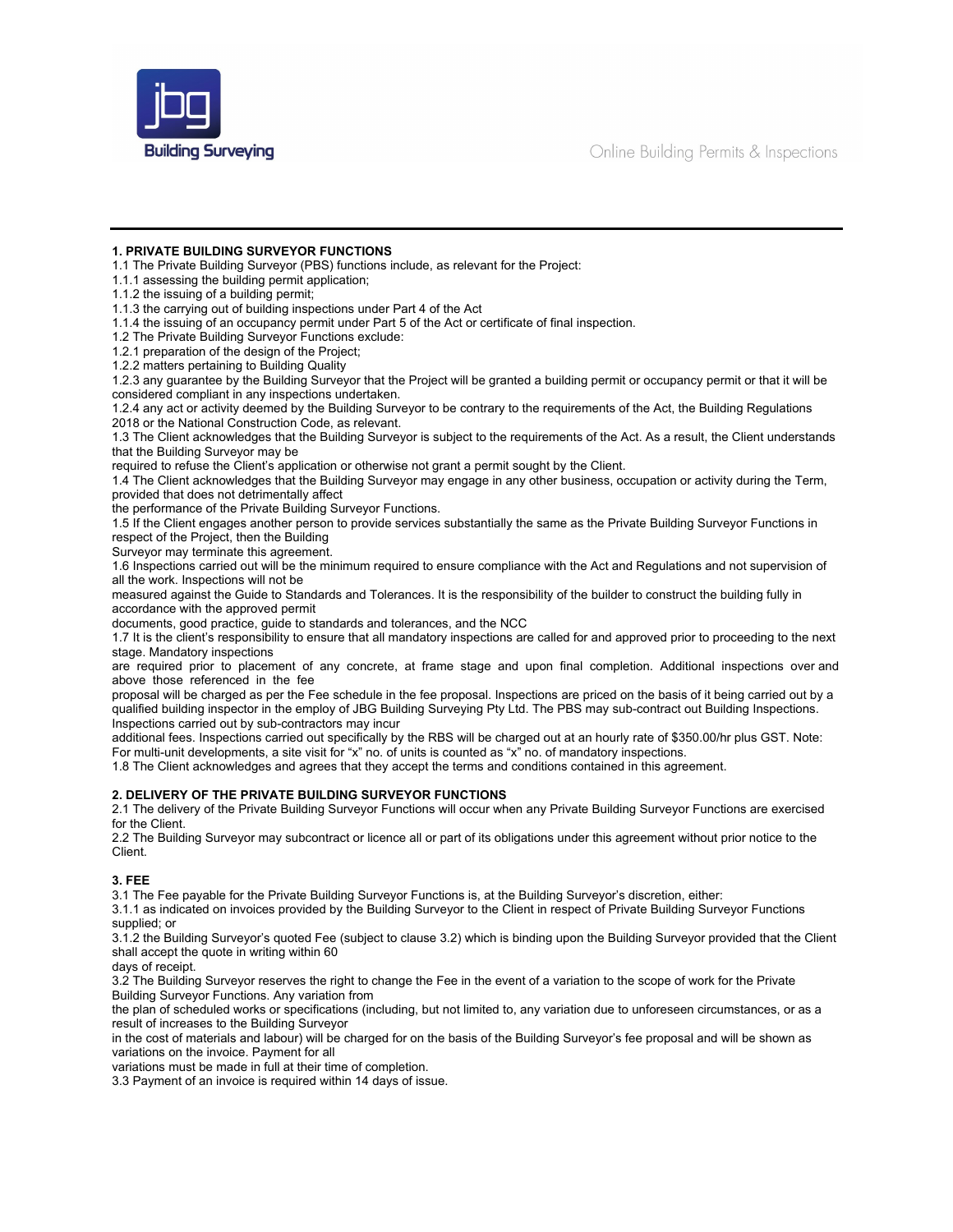

## **Building Surveying**

Online Building Permits & Inspections

3.4 Payment will be made by cash, or by cheque, or by bank cheque, or by direct credit, or by any other method as agreed to between the Client and the Building Surveyor.

3.5 Receipt by the Building Surveyor of any form of payment other than cash does not constitute payment until that payment has been honoured, cleared or recognised by the

building surveyor.

3.6 GST, other taxes, duties, disbursements and applicable government and council fees and charges will be added to the Fee other than where they are expressly included

in the Fee.

3.7 Additional Services: Refer item 16 below for additional services not allowed for in the fee proposal.

3.8 Where fees are not paid by the client within14 days of invoice, the PBS reserves the right to charge 10% penalty/annum which is calculated cumulatively until paid. All

debt recovery fees must be borne by the client.

#### **4. INTELLECTUAL PROPERTY AND DATA**

4.1 Nothing in this agreement affects the Intellectual Property Rights of either party, except as set out in this clause.

4.2 The Client grants the Building Surveyor an unrestricted, royalty free licence to use an manipulate all Intellectual Property Rights in any Data which the Client provides to

the Building Surveyor to the extent reasonably necessary for the Building Surveyor to perform the Private Building Surveyor Functions.

4.3 The Client warrants that any Data provided by it to the Building Surveyor will not infringe the Intellectual Property Rights of any person. The Client indemnifies the Building

Surveyor against any direct loss, costs, expenses, demands or liability arising out of a claim by a third party against the Surveyor alleging that such Data infringes any such

Intellectual Property Rights.

## **5. INDEMNITY AND EXCLUSION OF LIABILITY**

5.1 The Building Surveyor must indemnify the Client and its employees, officers and contractors against all claims, demands, expenses, loss or damage in respect of loss or

damage to any property, or the death of or personal injury to any person, caused or contributed to by the Building Surveyor, a breach by the Building Surveyor of this

agreement, a wilful unlawful or negligent act or omission of the Building Surveyor, and any claim action or proceeding by a third party against the Client or its employees

officers and contractors caused or contributed to by the Building Surveyor.

5.2 This indemnity is reduced by the extent to which the Client contributes to the event giving rise to the claim for the indemnity. 5.3 The Building Surveyor must perform the Private Building Surveyor Functions at its own risk in all things and releases the Client and its employees, officers, members and

contractors from all claims, actions, proceedings, costs, expenses, losses, suffering, illness and liabilities incurred by the Building Surveyor or its employees, agents,

subcontractors, third parties, and customers which arise from the performance of the Private Building Surveyor Functions. 5.4 Notwithstanding any other provision in this agreement, the Building Surveyor is not liable to the Client, nor is it required to indemnify the Client, for any loss or damage

suffered by the Client or for any claim against the Client (howsoever arising) for economic, indirect or consequential losses of any kind whatsoever.

5.5 The Client indemnifies the Building Surveyor and its employees, officers and contractors against all claims, demands, expenses, loss or damage in respect of loss or

damage to any property, or the death of or personal injury to any person, caused or contributed to by the Client, a breach by the Client of this agreement, a wilful unlawful or

negligent act or omission of the Client, and any claim action or proceeding by a third party against the Building Surveyor or its employees officers and contractors caused or

contributed to by the Client.

5.6 The Client releases and holds harmless the Building Surveyor against all claims, demands, expenses, loss or damage arising in connection with the Client's reliance on,

or use of, any Private Building Surveyor Functions, including advice, given to the Client by the Building Surveyor in a manner which is not contemplated or authorised by the

Act or otherwise not in accordance with any exclusions or assumptions given by the Building Surveyor.

#### **6. MUTUAL WARRANTIES**

Each party represents and warrants to the other that as at the date of this agreement:

6.1 all actions, conditions and things required to be taken, fulfilled and done by it in order to enable it to enter into, exercise its rights and perform its obligations under this

agreement have been done; and

6.2 all Authorisations required for its entry into, exercise of its rights under, and performance of its obligations under this agreement have been obtained.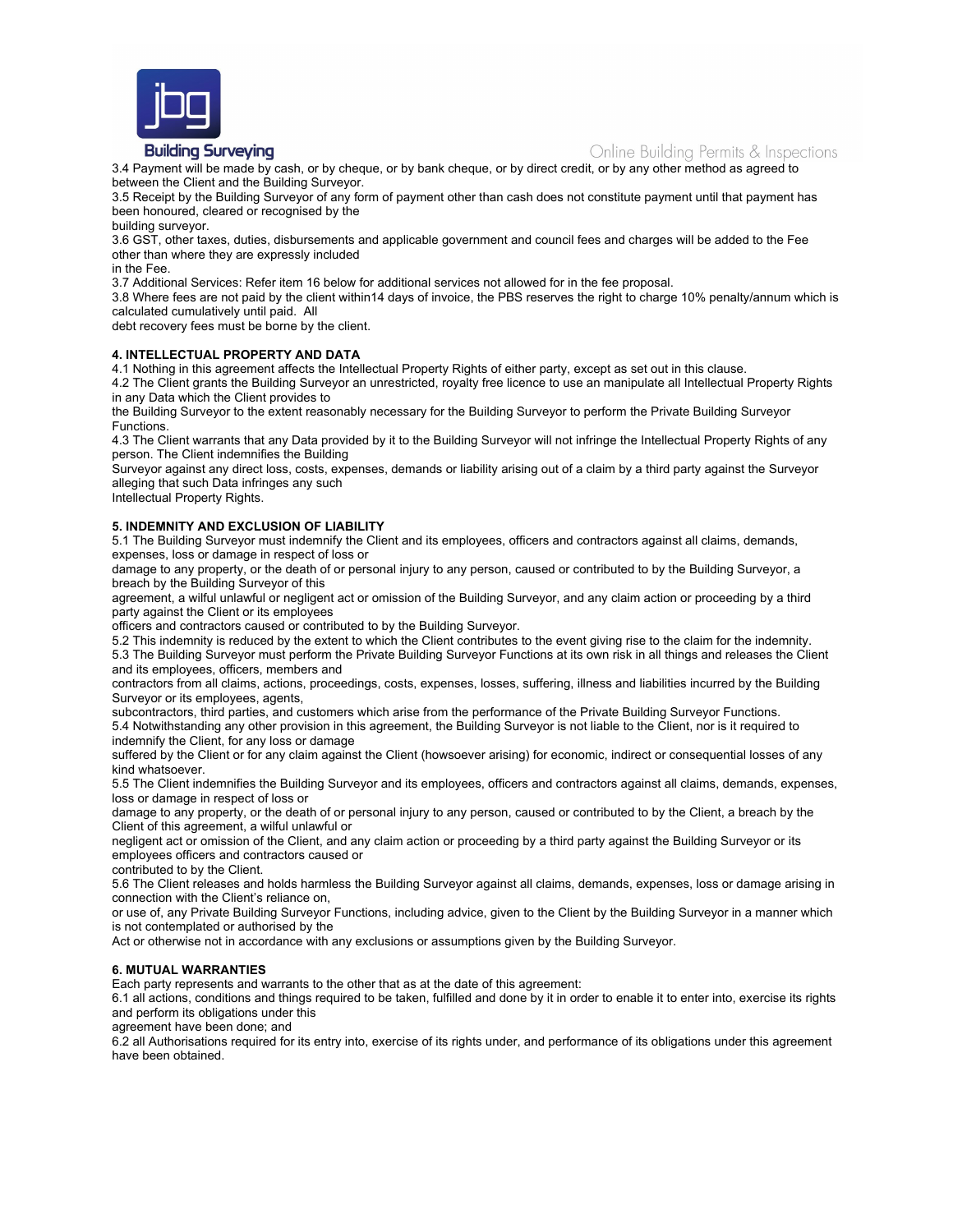

#### **7. CLIENT WARRANTIES AND OBLIGATIONS**

7.1 The Client warrants:

7.1.1 that any Data provided to the Building Surveyor is accurate and complete in all respects; Rev 6 – September 2020

7.1.2 that, in performing the Private Building Surveyor Functions, the Surveyor acts with the Client's authority;

7.1.3 that no other person has been appointed to perform the Private Building Surveyor Functions in relation to the Project.

7.2 The Client must:

7.2.1 provide all information required by the Building Surveyor within the time specified by the Building Surveyor to enable the Building Surveyor to perform the Private

Building Surveyor Functions;

7.2.2 provide all information required by the Building Surveyor within the time specified by the Building Surveyor to enable the Building Surveyor to perform the Private

Building Surveyor Functions;

7.2.3 give the Building Surveyor such access to the Project and any relevant site as is required by the Building Surveyor to perform the Private Building Surveyor Functions.

7.2 The client is deemed to have consented to the termination of the functions of the private building surveyor where the client has not met its obligations under clause 7.1.

## **8. FORCE MAJEURE**

8.1 If a Force Majeure Event causes delay or failure by a party to perform its obligations under this agreement:

8.1.1 neither party is liable for such delay or failure; and

8.1.2 all obligations of a party under this agreement are suspended until the Force Majeure Event ceases to apply.

8.2 A party which is, by reason of a Force Majeure Event, unable to perform any obligation or condition required by this agreement must:

8.2.1 notify the other party as soon as possible giving:

8.2.1.1 reasonably full particulars of the Force Majeure Event;

8.2.1.2 the date of commencement of the Force Majeure Event and an estimate of the time required to enable it to resume full performance of its obligations; and

8.2.1.3 where possible, the means proposed to be adopted to remedy or abate the Force Majeure Event;

8.2.2 use all reasonable diligence and employ all reasonable means to remedy or abate the Force Majeure Event as soon as possible;

8.2.3 resume performance as soon as possible after termination of the Force Majeure Event or after the Force Majeure Event abates to an extent which permits resumption of

performance;

8.2.4 notify the other party when the Force Majeure Event terminates or abates to an extent which permits resumption of performance; and

8.2.5 notify the other party when resumption of performance occurs.

8.3 If a delay or failure under this clause exceeds 60 days, either party may immediately terminate this agreement by notice to the other party.

#### **9. TERMINATION**

9.1 Pursuant to section 81 of the Act, the appointment of the PBS cannot be terminated without the prior written consent of the Victorian Building Authority. Notwithstanding,

the PBS reserves the right to suspend building surveying services until such time that all outstanding fees are paid. Outstanding fees include:

9.1.1 All additional works contained under item 16 of this agreement.

9.2 Notwithstanding any other provision of this agreement, the Client must pay the Building Surveyor all outstanding fees prior to termination of this agreement, or such part of

the Fee which is, at that time, unpaid.

9.3 Termination under this clause affects the accrued right for the Client to claim damages against the Private Building Surveyor.

#### **10. CONFIDENTIAL INFORMATION**

10.1 Subject to the Act, each party agrees that it will not use any Confidential Information of the other party or allow any Confidential Information of the other party to be used

for any purpose, except for the purposes of and in the manner contemplated by this agreement, and agrees that it will:

10.1.1 keep confidential;

10.1.2 take reasonable steps to ensure that the party's officers and employees do not disclose to a third party;

10.1.3 maintain proper and secure custody of; and

10.1.4 not use or reproduce in any form, any Confidential Information belonging to the other party.

#### **11. INSURANCE**

11.1 The Building Surveyor must maintain at all times during the Term all insurances required by Law or this agreement.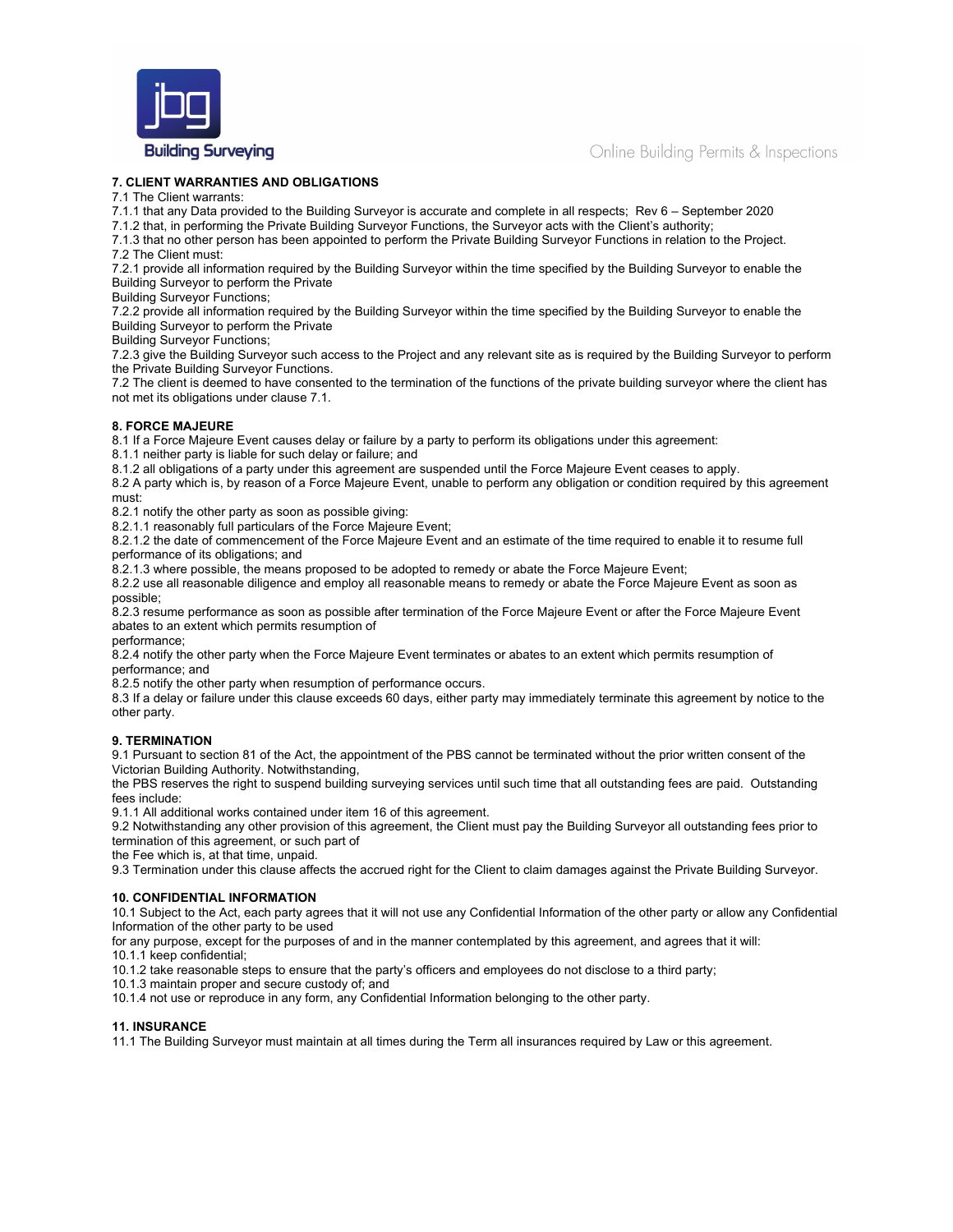

Online Building Permits & Inspections

## **12. DISPUTE RESOLUTION**

12.1 General

12.1.1 A party must not commence arbitration or court proceedings (except for urgent equitable or injunctive relief) in respect of a dispute under this agreement, unless it first

attempts to resolve the dispute by negotiation and mediation under this clause.

12.1.2 A party claiming that a dispute has arisen under this agreement must give written notice to the other party specifying the nature and details of the dispute.

12.2 Negotiation

12.2.1 On receipt of that notice by the other party, the parties must negotiate in good faith to resolve the dispute.

12.2.2 If the parties are unable to resolve the dispute within 10 Business Days, they must promptly refer the dispute:

12.2.2.1 in the case of the Client to the Client's Representative; and

12.2.2.2 in the case of the Building Surveyor to the Building Surveyor's Representative (where the building surveyor chooses not to represent himself).

12.2.3 Those persons must meet to resolve the dispute and must be authorised to resolve the dispute.

12.3 Mediation

12.3.1 If those persons are unable to resolve the dispute within 10 Business days of referral, a party may refer the dispute for mediation under the mediation rules of the

Resolution Institute to:

12.3.1.1 a mediator agreed by the parties; or

12.3.1.2 if the parties are unable to agree a mediator within five Business Days, a mediator nominated by the Resolution Institute.

12.3.2 The role of a mediator is to assist in negotiating a resolution of the dispute. A mediator may not make a decision that is binding on a party unless that party has agreed

in writing.

12.3.3 Any information or documents disclosed by a party under this clause:

12.3.3.1 must be kept confidential; and

12.3.3.2 may not be used except to attempt to resolve the dispute.

12.3.4 Each party must bear its own mediation costs. The parties must bear equally the costs of any mediator.

12.4 Performance

If possible, each party must perform its obligations under this agreement during negotiations, mediation and arbitration proceedings.

# **13. MISCELLANEOUS**

13.1Entire agreement

This agreement:

13.1.1 constitutes the entire agreement between the parties about its subject matter;

13.1.2 supersedes any prior understanding, agreement, condition, warranty, indemnity or representation about its subject matter. 13.2Waiver

A waiver of a provision of or right under this agreement must be in writing signed by the party giving the waiver and is effective only to the extent set out in the written waiver.

13.3 Exercise of power

13.3.1 The failure, delay, relaxation or indulgence by a party in exercising a power or right under this agreement is not a waiver of that power or right.

13.3.2 An exercise of a power or right under this agreement does not preclude a further exercise of it or the exercise of another right or power.

13.4 Survival

Each indemnity, obligation of confidence and other term capable of taking effect after the expiration or termination of this agreement, remains in force after the expiration or

termination of this agreement.

13.5 Governing law

This agreement is governed by the law in Victoria and is subject to the jurisdiction of the Courts in Victoria.

13.6 Consumer Law

13.6.1 Nothing in this agreement is intended to have the effect of contracting out of any applicable provisions of the Competition and Consumer Act 2010 (Cth) or the

Australian Consumer Law and Fair Trading Act 2012 (Vic) (including any substitute to those Acts or re-enactment thereof), except to the extent permitted by those Acts where

applicable.

13.6.1 Where the Client buys Private Building Surveyor Functions as a consumer these terms and conditions shall be subject to any laws or legislation governing the rights of

consumers and shall not affect the consumer's statutory rights.

# **14. NOTICES**

14.1A notice, demand, consent, approval or communication under this agreement (Notice) must be:

14.1.1 in writing, in English and signed by a person authorised by the sender; and

14.1.2 hand delivered or sent by prepaid post or email to the recipient's address or email address specified in the Schedule, as varied by any Notice given by the recipient to

the sender.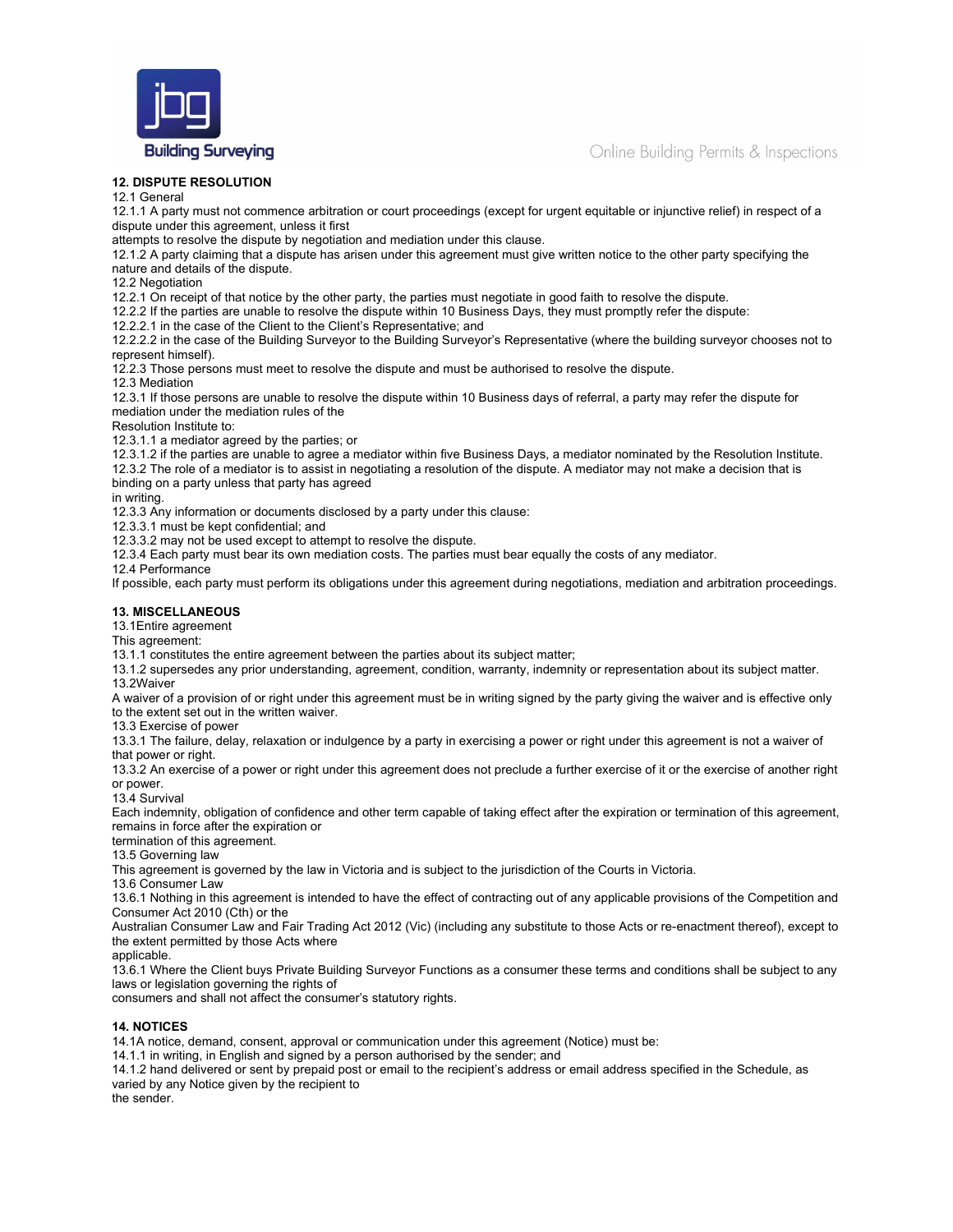Online Building Permits & Inspections



**Building Surveying** 

14.2A Notice is deemed to be received:

14.2.1 if hand delivered, on delivery;

14.2.2 if sent by prepaid post, two Business Days after posting (or seven Business Days after posting if posting to or from a place outside Australia);

14.2.3 if sent by email, at the time deemed to be the time of receipt under the Electronic Transactions (Victoria) Act 2000 (Vic) or the Electronic Transactions Act 1999 (Cth) if

the notice was being given under a law of the Commonwealth of Australia.

However, if the Notice is deemed to be received on a day that is not a Business Day or after 5:00pm, the Notice is deemed to be received at 9:00am on the next Business

Day.

# **15. PRIVATE BUILDING SURVEYOR'S HOURS OF OPERATION**

15.1 Hours of operation are between 9.00am and 5.00pm Monday to Friday. Closed on Public Holidays and between Friday closest to 20 December- Monday closest to 10 January each year. (Dates which change depending upon year)

## **16. ADDITIONAL SERVICES BY PRIVATE BUILDING SURVEYOR**

The PBS shall not be obliged to proceed with additional services which are not described in the fee proposal until a request is received from the client and agreed to

by the PBS. Our hourly rate of \$350.00 plus GST per hour will apply for any additional work requested. A surcharge of 5% per annum applies to all hourly rates

where invoices are generated after the date of signing this agreement. Additional services include those services requested by the client and also additional services

described below:

16.1 The following additional services do not form part of this fee proposal and will be subject to an hourly rate of \$350.00/hr plus GST:

16.1.1 The change in scope of the services specified in the fee proposal, and/or

16.1.2 Changes to the design of the building, and/or

16.1.3 Circumstances where requested information is presented to the RBS in a manner which requires more than one re-

assessment of documents, and/or

16.1.4 Instances where the Act or Regulations require the RBS to proceed with such further work in order to complete the obligations and functions of the RBS, the

RBS shall be entitled to deliver an account to the client for such additional work, and/or

16.1.5 General advice during construction phase, and/or

16.1.6 Matters relating to protection of adjoining properties, and/or

16.1.7 Assessment and acceptance of Codemark, Certmark and other accredited products, and/or

16.1.8 Certification or advice in relation to alternative design solutions, dispensations, modifications, and/or

16.1.9 Matters relating to written directions to fix building work, building notices, building orders or other enforcement provisions,

and/or

16.1.10 Attendance at the Building Appeals Board and/or

16.1.11 Certification of structural design, and/or

16.1.12 Review of performance assessments charged at a rate of \$750.00 plus GST per regulation, and/or

16.1.13 Complaints from neighbours or general public in connection with the building works, and/or

16.1.14 Disputes between a builder and client which require input from the RBS, and/or

16.1.15 Matters relating to the change of use of the building subject to Regulation 229 (including inspections) is \$1,500.00 plus GST minimum or hourly rate.

16.1.16 Matters relating to works being more than 50% subject to Regulation 233 (including inspections) is \$1,500.00 plus GST minimum or hourly rate.

16.1.17 Combined allotment statement \$1,200.00 plus GST.

16.1.18 Notice of imminent lapse of building permit is \$300.00 plus GST.

16.1.19 Extension of time of building permit is \$1,500.00 plus GST for a period of up to 12 months.

16.1.20 Referral of written direction to fix building work to Victorian Building Authority (VBA) is \$600.00 plus GST minimum or hourly rate

16.1.21 Transfer of functions. Completion of form \$80.00 plus GST.

16.2.22 Building Notices and Building Orders. In the case of refusal of a mandatory Building Inspection, a written direction to fix building work will be sent to the

owner and builder and in the event of non-response within an appropriate time (7, 14 or 30 days) the written direction to fix building will be referred to the VBA as per

the requirements of the Act. At this time a Building Notice will also be issued by the PBS. The PBS reserves the right to charge an hourly rate for all works directions

and subsequent correspondence relating to a written direction to fix building work. Note: The minimum fee payable for a Building Notice or a Building Order is

\$1,500.00 plus GST. The hourly rate charged for following up of written directions will be \$350/hr plus GST. This includes preparation and attendance at the Building

Appeals Board or other Board, Panel, or Courtroom or any other enforcement meeting or procedure.

16.2.23 Method of calculation

i. Receipt of written material by email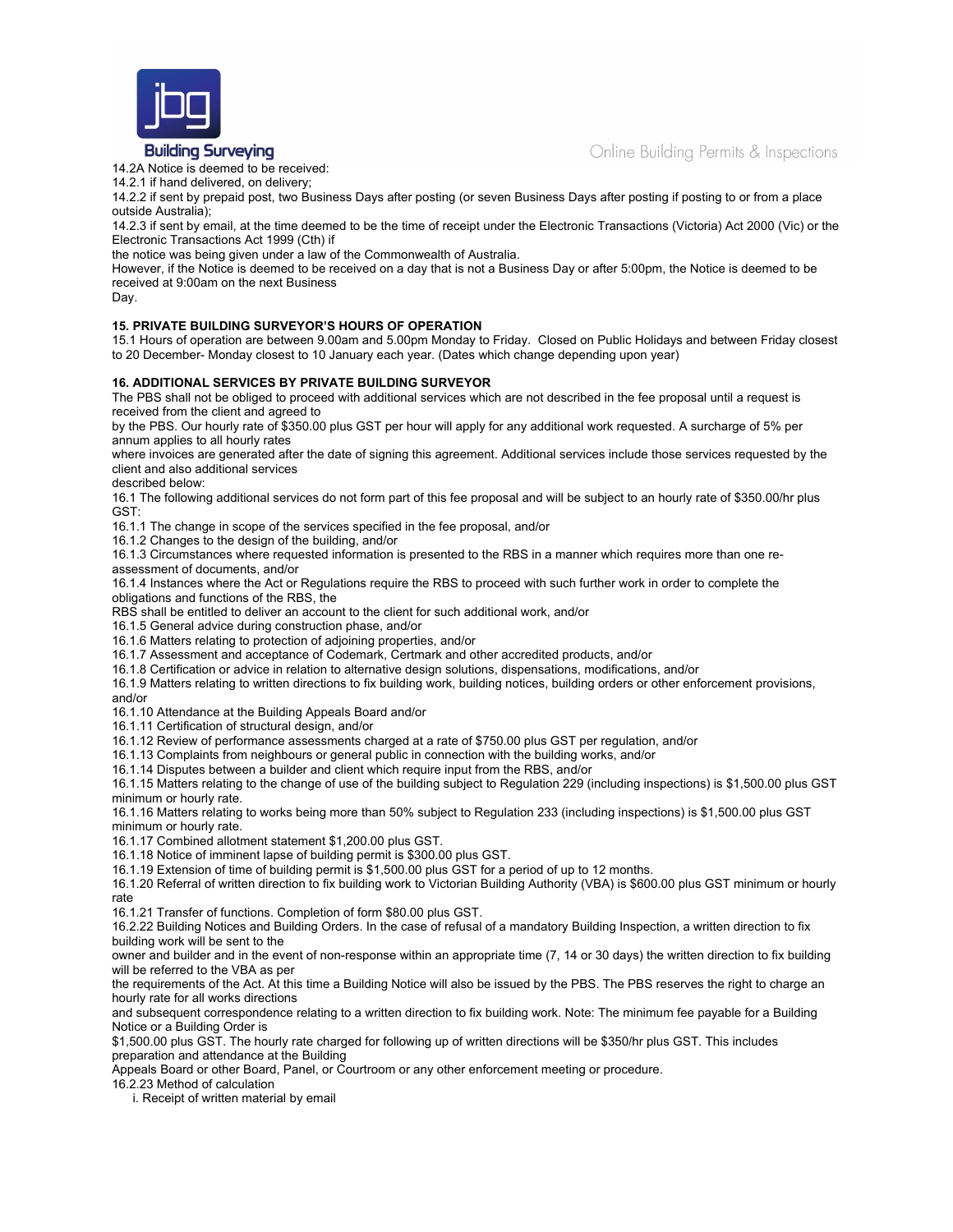

## **Building Surveying**

- a. First page (including copy of 1st page) \$15.00 plus GST
- b. Subsequent pages \$2.00 plus GST
- ii. Perusal of emails
- a. Hourly rate as per fee schedule calculated in 10 minute blocks
- iii. Acknowledgment of email or reply
- a. Hourly rate as per fee schedule or \$30 minimum plus GST
- iv. Site inspection a. Hourly rate as per fee schedule
	- b. Time is based upon travel from Dandenong South office to site and back to Dandenong South office from site.
	- c. A minimum fee of \$400.00 plus GST

# **17. THE BUILDING PERMIT & THE PBS**

17.1 The building permit issued will be an assessment of the drawings for compliance with the Act and Regulations and not the serviceability, quality or functionality

of the work approved by the permit. One (1) electronic copy of the building permit and stamped plans will be provided in lieu of 2 hard copies unless 3 hard copies

are provided by the client to the PBS. This appointment of a PBS is limited to ensuring the work carried out complies with the Act and Regulations that are

applicable at the time of engagement or as otherwise agreed in writing. The PBS is responsible for the carrying out of mandatory inspections that will be listed on the

building permit. The client is responsible to ensure that the PBS is given adequate notification for inspection and shall ensure that works do not continue beyond the

notification stage until the inspection is approved. It is the responsibility of the client to ensure that the building permit remains valid. Full building permit fees will be

payable for any building permit which lapses. Note: Fees will be calculated at the time of renewal or where the works are complete and no certificate of occupancy or

certificate of final inspection has been issued. The following fees will be payable:

17.1.1 Review of file- Hourly rate of \$350/hr plus GST

17.1.2 \$ 2,500.00 plus GST fixed fee to issue the occupancy permit or certificate of final inspection plus,

17.1.3 A minimum of \$1,000.00 plus GST per year since the date of lapse of the building permit.

17.1.4 Payment of any outstanding fees plus a penalty rate of 10% per year calculated cumulatively.

17.2 The PBS reserves the right to refuse to issue an Occupancy permit or certificate of final inspection where the building permit was issued in excess of 4 years

from the date of request of issue of certificate of final inspection or Occupancy permit.

17.3 The Client agrees to complete all building works authorised under the Building Permit within the prescribed timeframe permitted.

17.4 The Client accepts responsibility for non-completion of building works within the prescribed timeframe as authorised by the building permit.

17.5 The Client is responsible to ensure that the Certificate of final inspection or Occupancy permit is issued by the PBS within the timeframe authorised by the

validity of building works on the building permit.

17.6 It is a requirement of the Building Regulations that documents be prepared by a registered building practitioner (RBP). When calculating our fees, we have

assumed that all documents are to be prepared by suitably qualified RBP's in the correct category and class. Acceptance of documents prepared by owner builders

or builders dramatically increases the exposure and risk of JBG Building Surveying. As such, we will not accept a building permit application where the working

drawings have not been prepared by a RBP unless specifically requested by the applicant and agreed to by JBG Building Surveying. A substantial increase in fees will be payable for acceptance of any documents prepared by an owner or builder who is not a RBP in the correct category or class.

17.7 In the event that a builder enters into Liquidation, JBG Building Surveying and the relevant building surveyor:

17.7.1 Accept no responsibility for matters or costs resulting from the inability to obtain insurance for unfinished works, and 17.7.2 Will not be held liable for the failure to provide a final list of items required in order to issue a Certificate of final inspection or Occupancy permit.

#### **18. DEFINITIONS AND INTERPRETATION**

18.1 Definitions

In this agreement:

18.1.1 Act means the Building Act 1993 (Vic)

18.1.2 Authorisation means any authorisation, agreement approval, licence, permit, consent, qualification, accreditation, filing, registration, certificate, resolution, direction,

declaration or exemption and any renewal and variation of them by or with a Governmental Agency.

18.1.2 Building Quality means any matter that could or might be a defective item with respect to any contract between the Client and another party which defines the

standards of work to be achieved pursuant to that contract with respect to the Project but does not include matters which relate to conformance by the Project to technical